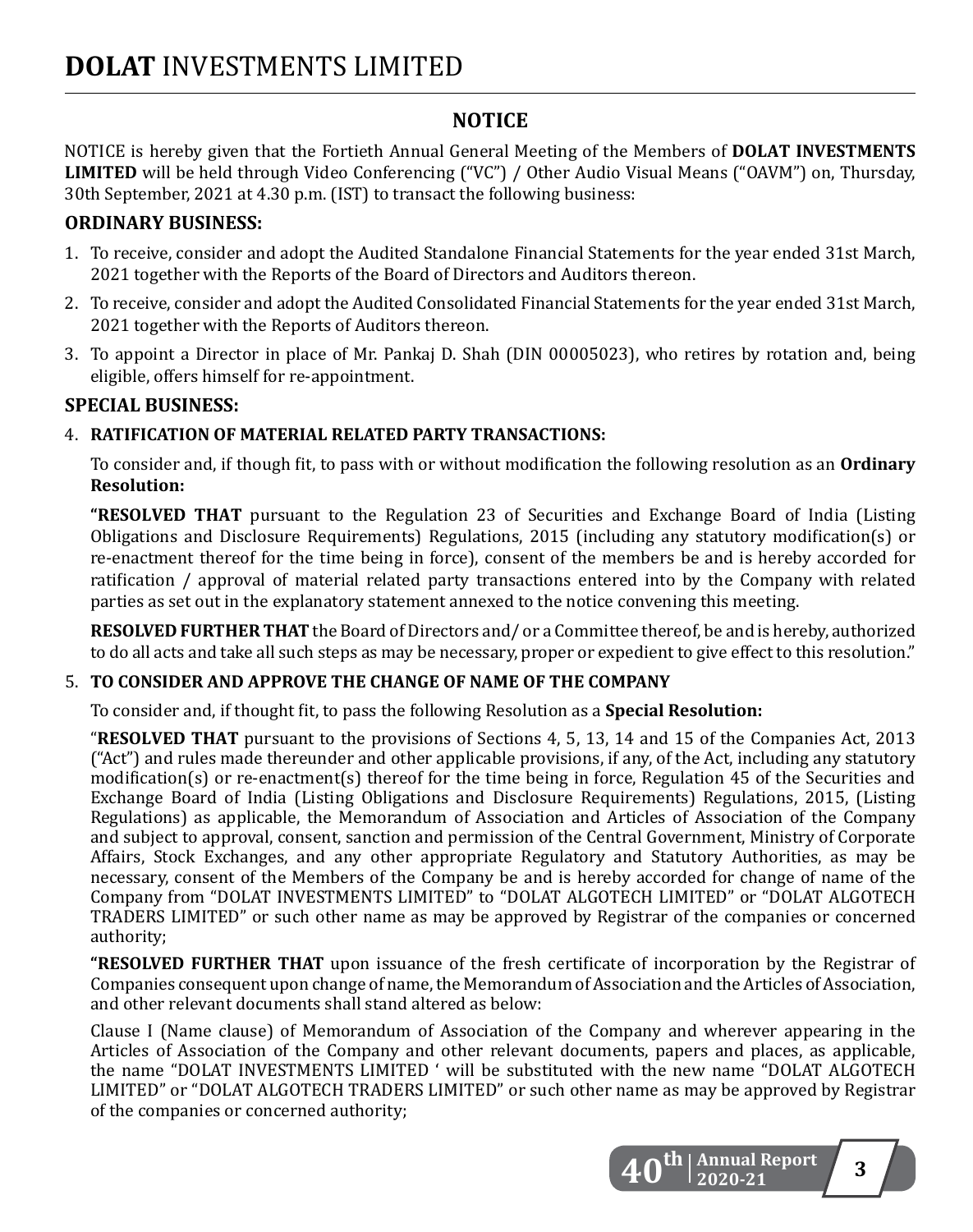**RESOLVED FURTHER THAT** for the purpose of giving effect to this resolution, Mr. Pankaj D. Shah and / or Mrs. Neha P. Shah and/or Mr. Shailesh D. Shah, Directors of the Company, be and are hereby severally authorized, on behalf of the Company, to make an application to the Registrar of Companies, for ascertaining availability of proposed name and finalizing all issues including such other name as may be approved by Registrar of the companies or concerned authority and to do all acts, deeds, matters and things as deem necessary, proper or desirable and to sign and execute all necessary documents, applications and returns, e-forms for the purpose of giving effect to the aforesaid resolution."

### **NOTES:**

- 1. In view of the ongoing Covid-19 pandemic, the Ministry of Corporate Affairs ("MCA") has vide its General Circular No. 20/2020 dated 5th May, 2020 in relation to "Clarification on holding of annual general meeting (AGM) through video conferencing (VC) or other audio visual means (OAVM)" read with General Circular No. 14/ 2020 dated 8th April, 2020, the General Circular No. 17/ 2020 dated 13th April, 2020, No. 33/2020 dated 28th September, 2020 and General Circular No. 39/2020 dated 31st December, 2020 in relation to "Clarification on passing of ordinary and special resolutions by companies under the Companies Act, 2013 and the rules made thereunder on account of the threat posed by Covid-19" and General Circular No.02/2021 dated 13th January, 2021 (collectively referred to as "MCA Circulars") and SEBI vide its circular dated 12th May, 2020 in relation to "Additional relaxation in relation to compliance with certain provisions of SEBI (Listing Obligations and Disclosure Requirements) Regulations 2015 – Covid-19 pandemic" and circular dated 15th January, 2021 ("SEBI Circulars") permitted the holding of the Annual General Meeting ("AGM") through VC / OAVM, without the physical presence of the Members at a common venue. In compliance with the provisions of the Companies Act, 2013 ("Act"), SEBI (Listing Obligations and Disclosure Requirements) Regulations, 2015 ("SEBI Listing Regulations"), MCA and SEBI Circulars, the AGM of the Company is being held through VC / OAVM on Thursday, 30th September, 2021 at 4.30 p.m. (IST).
- 2. **PURSUANT TO THE PROVISIONS OF THE ACT, A MEMBER ENTITLED TO ATTEND AND VOTE AT THE AGM IS ENTITLED TO APPOINT A PROXY TO ATTEND AND VOTE ON HIS/HER BEHALF AND THE PROXY NEED NOT BE A MEMBER OF THE COMPANY. SINCE THIS AGM IS BEING HELD PURSUANT TO THE MCA CIRCULARS THROUGH VC OR OAVM, THE REQUIREMENT OF PHYSICAL ATTENDANCE OF MEMBERS HAS BEEN DISPENSED WITH. ACCORDINGLY, IN TERMS OF THE MCA CIRCULARS AND THE SEBI CIRCULAR, THE FACILITY FOR APPOINTMENT OF PROXIES BY THE MEMBERS WILL NOT BE AVAILABLE FOR THIS AGM AND HENCE THE PROXY FORM, ATTENDANCE SLIP AND ROUTE MAP OF AGM ARE NOT ANNEXED TO THIS NOTICE.**
- 3. Institutional Investors, who are Members of the Company, are encouraged to attend and vote at the AGM through VC/OAVM facility. Corporate Members intending to appoint their authorized representatives pursuant to Sections 112 and 113 of the Act, as the case maybe, to attend the AGM through VC or OAVM or to vote through remote e-voting are requested to send a certified copy of the Board Resolution to the Company by e-mail at post@dolatinvest.com with a copy marked to suppot@purvashare.com.
- 4. The attendance of the Members attending the AGM through VC/OAVM will be counted for the purpose of reckoning the quorum under Section 103 of the Act.
- 5. The relative Explanatory Statement pursuant to Section 102 of the Companies Act, 2013 ("Act") setting out material facts concerning the business under Item Nos.  $4 \& 5$  of the Notice, is annexed hereto. The relevant details as required under Regulation  $26(4)$  &  $36(3)$  of SEBI (Listing Obligations and Disclosure Requirements) Regulations, 2015 ("SEBI Listing Regulations"), and Secretarial Standard on General Meetings issued by the Institute of Company Secretaries of India, in respect of director seeking re-appointment at this AGM of the Notice, are also annexed.

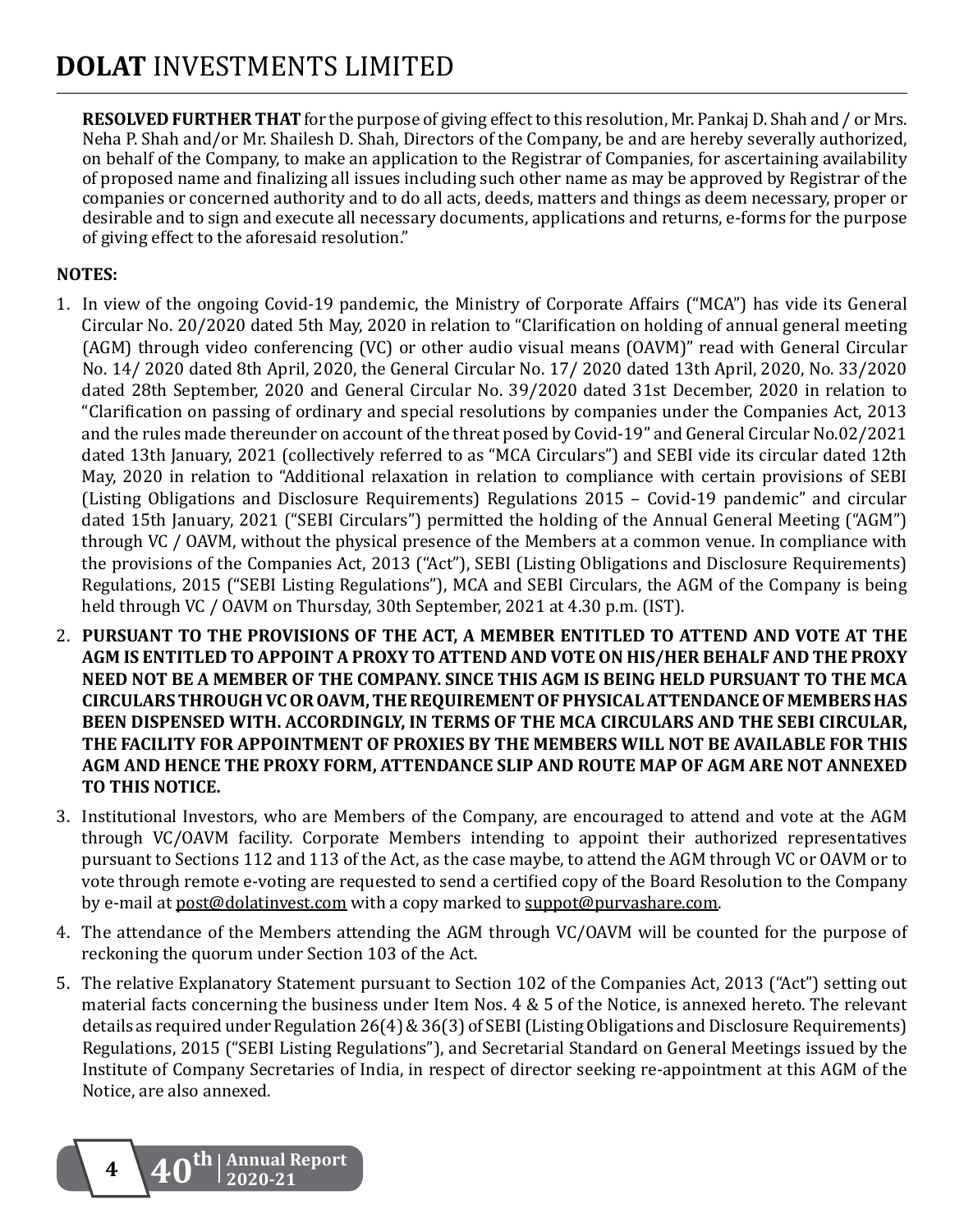- 6. In compliance with the aforesaid MCA Circulars and SEBI Circular, Notice of the AGM along with the Annual Report for FY 2020-21 is being sent only through electronic mode to those Members whose name appear in the Register of Members / Beneficial Owners maintained by the Depositories and whose email addresses are registered with the Company / Depositories. Members may note that the Notice and Annual Report for FY 2020-21 will also be available on website of the Company, i.e. www.dolatinvest.com, website of the Stock Exchange i.e. BSE Limited and on the website of the CDSL at www.evotingindia.com.
- 7. The Register of Members and Share Transfer Books of the Company will be closed from Friday, September 24, 2021 to Thursday, September 30, 2021 (both days inclusive) for the purpose of 40th Annual General Meeting (AGM) or any adjournment thereof.
- 8. The Chairperson shall, at the AGM, at the end of discussion on the resolutions on which voting is to be held, allow voting, by use of remote e-voting system for all those Members who are present during the AGM through VC/OAVM but have not cast their votes by availing the remote e-voting facility. The remote e-voting module during the AGM shall be disabled by CDSL for voting 15 minutes after the conclusion of the Meeting.
- 9. The Register of Directors' and Key Managerial Personnel and their shareholding maintained under Section 170 of the Companies Act, 2013, the Register of contracts or arrangements in which the Directors are interested under Section 189 of the Companies Act, 2013 and all other documents referred to in the Notice will be available for inspection in electronic mode.
- 10. As per Regulation 40 of SEBI Listing Regulations, as amended, securities of listed companies can be transferred only in dematerialized form with effect from April 1, 2019, except in case of request received for transmission or transposition of securities. Further, SEBI vide its circular no. SEBI/HO/MIRSD/RTAMB/CIR/P/2020/236 dated December 2, 2020 had fixed March 31, 2021 as the cut-off date for re-lodgement of transfer deeds and the shares that are re-lodged for transfer shall be issued only in demat mode. In view of this and to eliminate all risks associated with physical shares and for ease of portfolio management, members holding shares in physical form are requested to consider converting their holdings to dematerialized form. Members can contact the Company or Company's Registrars and Transfer Agents, Purva Sharegistry (India) Private Limited (PSIPL), Unit No. 9, Shiv Shakti Industrial Estate, J. R. Boricha Marg, Opp. Kasturba Hospital, Lower Parel (East), Mumbai 400011 for assistance in this regard.
- 11. Members who have not yet registered their email addresses are requested to register the same with their DPs in case the shares are held by them in electronic form and with PSIPL in case the shares are held by them in physical form.
- 12. Members are requested to intimate changes, if any, pertaining to their name, postal address, email address, telephone/ mobile numbers, Permanent Account Number (PAN), mandates, nominations, power of attorney, bank details such as, name of the bank and branch details, bank account number, MICR code, IFSC code, etc., to their DPs in case the shares are held in electronic form and to PSIPL in case the shares are held in physical form.
- 13. As per the provisions of Section 72 of the Act, the facility for making nomination is available for the Members in respect of the shares held by them. Members who have not yet registered their nomination are requested to register the same by submitting Form No. SH-13. The said form can be downloaded from the Company's website www.dolatinvest.com (under 'Investors' section). Members holding shares in physical form may submit the same to PSIPL. Members holding shares in electronic form may submit the same to their respective depository participant.
- 14. Members holding shares in physical form, in identical order of names, in more than one folio are requested to send to the Company or PSIPL, the details of such folios together with the share certificates for consolidating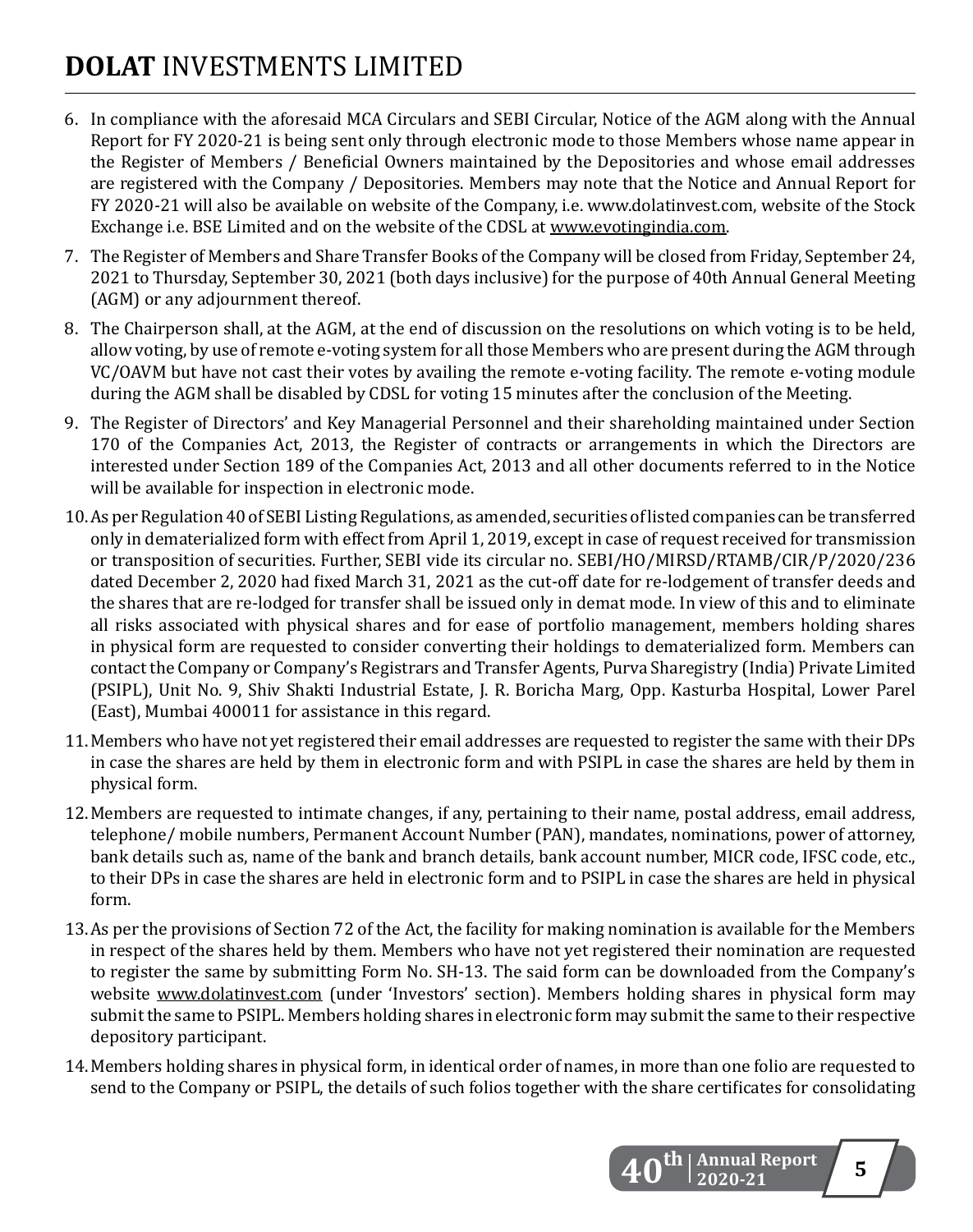their holdings in one folio. A consolidated share certificate will be issued to such Members after making requisite changes.

- 15. In case of joint holders attending the AGM, the Member whose name appears as the first holder in the order of names as per the Register of Members of the Company will be entitled to vote.
- 16. Members seeking any information with regard to the accounts, are requested to write to the Company atleast 10 days before the AGM so as to enable the management to keep the information ready.
- 17. Members are requested to note that, dividends if not encashed for a consecutive period of 7 years from the date of transfer to Unpaid Dividend Account of the Company, are liable to be transferred to the Investor Education and Protection Fund ("IEPF"). The shares in respect of such unclaimed dividends are also liable to be transferred to the demat account of the IEPF Authority. In view of this, Members/Claimants are requested to claim their dividends from the Company, within the stipulated timeline. The Members, whose unclaimed dividends/shares have been transferred to IEPF, may claim the same by making an online application in the web Form No. IEPF-5 available on the website www.iepf.gov.in The Members/Claimants can file only one consolidated claim in a financial year as per the IEPF Rules. For details, please refer to corporate governance report which is a part of this Annual Report.
- 18. At the 36th Annual General Meeting of the Company held on 29th September, 2017, the members approved appointment of M/s. V. J. Shah & Co., Chartered Accountants (Firm Registration No. 109823W), Mumbai as Statutory Auditors of the Company to hold office for a period of five years from the conclusion of that AGM till the conclusion of the 41st AGM, subject to ratification of their appointment by Members at every AGM, if so required under the Act. The requirement to place the matter relating to appointment of auditors for ratification by Members at every AGM has been done away by the Companies (Amendment) Act, 2017 with effect from May 7, 2018. Accordingly, no resolution is being proposed for ratification of appointment of statutory auditors at the 40th AGM.

### 19. **Instructions for e-voting and joining the AGM are as follows:**

#### **Voting through electronics means:**

Pursuant to the provisions of Section 108 of the Companies Act, 2013 read with Rule 20 of the Companies (Management and Administration) Rules, 2014 (as amended) and Regulation 44 of SEBI (Listing Obligations & Disclosure Requirements) Regulations 2015 (as amended), and MCA Circulars, the Company is providing facility of remote e-voting to its Members in respect of the business to be transacted at the Annual General Meeting (AGM). For this purpose, the Company has entered into an agreement with Central Depository Services (India) Limited (CDSL) for facilitating voting through electronic means, as the authorized e-Voting's agency. The facility of casting votes by a member using remote e-voting as well as the e-voting system during the AGM will be provided by CDSL.

The Members who have cast their vote by remote e-voting prior to the AGM may also attend/ participate in the AGM through VC / OAVM but shall not be entitled to cast their vote again.

The voting rights of Members shall be in proportion to their shares in the paid up equity share capital of the Company as on the cut-off date.

The Company has appointed Mr. Dinesh Kumar Deora, Practicing Company Secretary, to act as the Scrutinizer, to scrutinize the voting at the AGM and remote e-voting process in a fair and transparent manner.

The Scrutinizer shall, immediately after the conclusion of voting at the Annual General Meeting, unblock the votes cast through remote e-voting from the e-voting system and make, within two working days from the conclusion of the Meeting, a Scrutinizer's Report of the total votes cast in favour or against, if any, to the Chairperson / Managing Director or a person authorized by him in writing, who shall countersign the same.

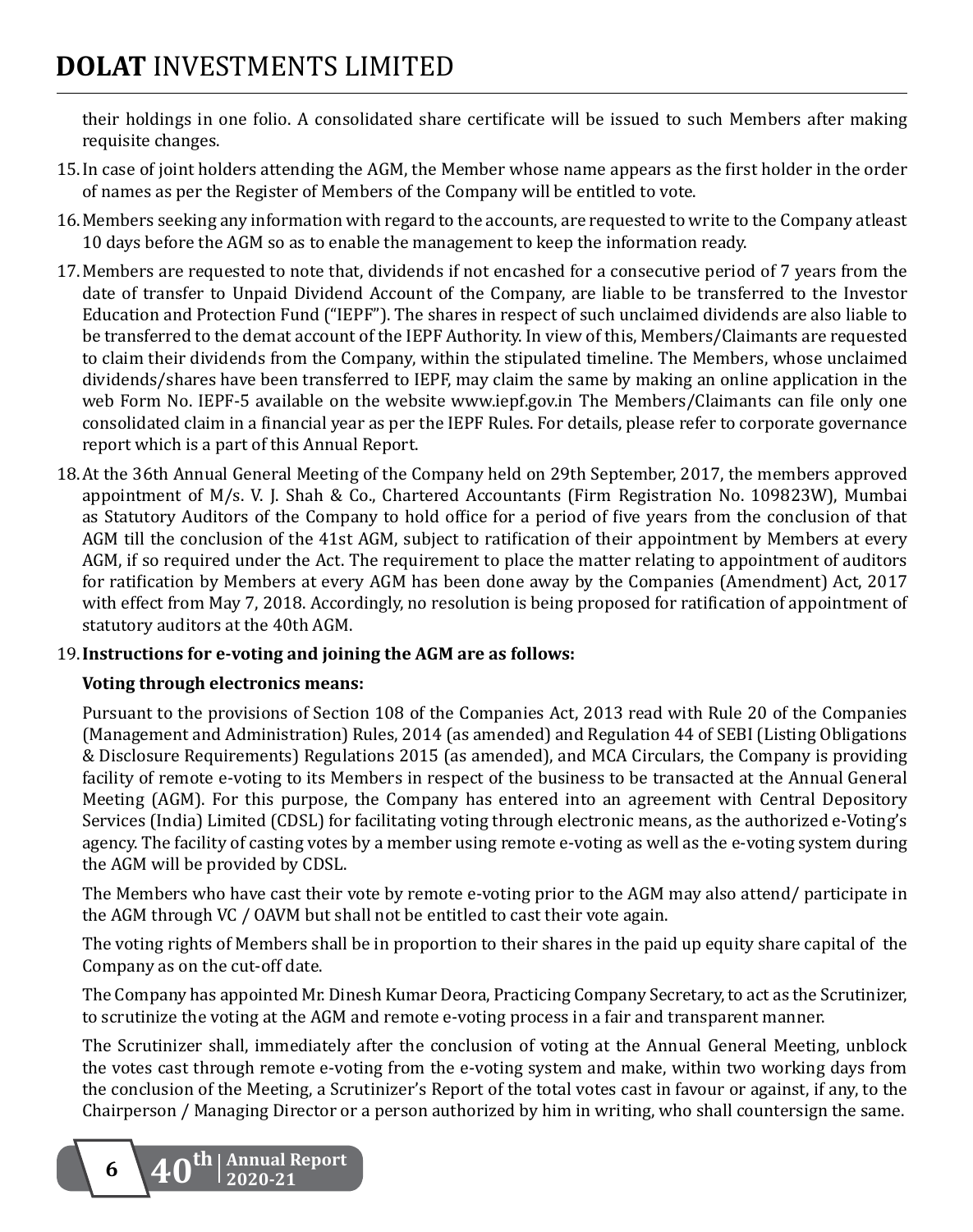The Chairperson and/or Managing Director or the person authorised by him in writing shall forthwith on receipt of the Scrutinizer's Report, declare the result of the voting. The Results declared, along with the Scrutinizer's Report, shall be placed on the Company's website www.dolatinvest.com and shall also be communicated to the Stock Exchanges where the Company is listed, viz. BSE Ltd.

The Members can join the AGM in the VC/OAVM mode 15 minutes before and after the scheduled time of the commencement of the Meeting by following the procedure mentioned in the Notice. The facility of participation at the AGM through VC/OAVM will be made available to atleast 1000 members on first come first served basis. This will not include large Shareholders (Shareholders holding 2% or more shareholding), Promoters, Institutional Investors, Directors, Key Managerial Personnel, the Chairpersons of the Audit Committee, Nomination and Remuneration Committee and Stakeholders Relationship Committee, Auditors etc. who are allowed to attend the AGM without restriction on account of first come first served basis.

The attendance of the Members attending the AGM through VC/OAVM will be counted for the purpose of ascertaining the quorum under Section 103 of the Companies Act, 2013.

Members who are holding shares in physical form or who have not registered their email address with the Company/Depository or any person who acquires shares of the Company and becomes a Member of the Company after the Notice has been sent electronically by the Company, and holds shares as of the cut off date, such Member may obtain the User ID and password by sending a request at support@purvashare.com. However, if he/she is already registered with CDSL for remote e-voting then he/she can use his/her existing User ID and password for casting the vote.

### **THE INTRUCTIONS OF SHAREHOLDERS FOR E-VOTING AND JOINING VIRTUAL MEETINGS ARE AS UNDER:**

- (i) The remote e-voting period begins on Monday, September 27, 2021 (09.00 a.m. IST) and ends on Wednesday, September 29, 2021 (5.00 p.m. IST). During this period shareholders' of the Company, holding shares either in physical form or in dematerialized form, as on the cut-off date Thursday, September 23, 2021 may cast their vote electronically. The e-voting module shall be disabled by CDSL for voting thereafter.
- (ii) Pursuant to SEBI Circular No. **SEBI/HO/CFD/CMD/CIR/P/2020/242 dated 09.12.2020**, under Regulation 44 of Securities and Exchange Board of India (Listing Obligations and Disclosure Requirements) Regulations, 2015, listed entities are required to provide remote e-voting facility to its shareholders, in respect of all shareholders' resolutions. However, it has been observed that the participation by the public non-institutional shareholders/retail shareholders is at a negligible level.

Currently, there are multiple e-voting service providers (ESPs) providing e-voting facility to listed entities in India. This necessitates registration on various ESPs and maintenance of multiple user IDs and passwords by the shareholders.

 In order to increase the efficiency of the voting process, pursuant to a public consultation, it has been decided to enable e-voting to **all the demat account holders, by way of a single login credential, through their demat accounts/ websites of Depositories/ Depository Participants.** Demat account holders would be able to cast their vote without having to register again with the ESPs, thereby, not only facilitating seamless authentication but also enhancing ease and convenience of participating in e-voting process.

(iii) In terms of **SEBI circular no. SEBI/HO/CFD/CMD/CIR/P/2020/242 dated December 9, 2020** on e-Voting facility provided by Listed Companies, Individual shareholders holding securities in demat mode are allowed to vote through their demat account maintained with Depositories and Depository Participants. Shareholders are advised to update their mobile number and email Id in their demat accounts in order to access e-Voting facility.

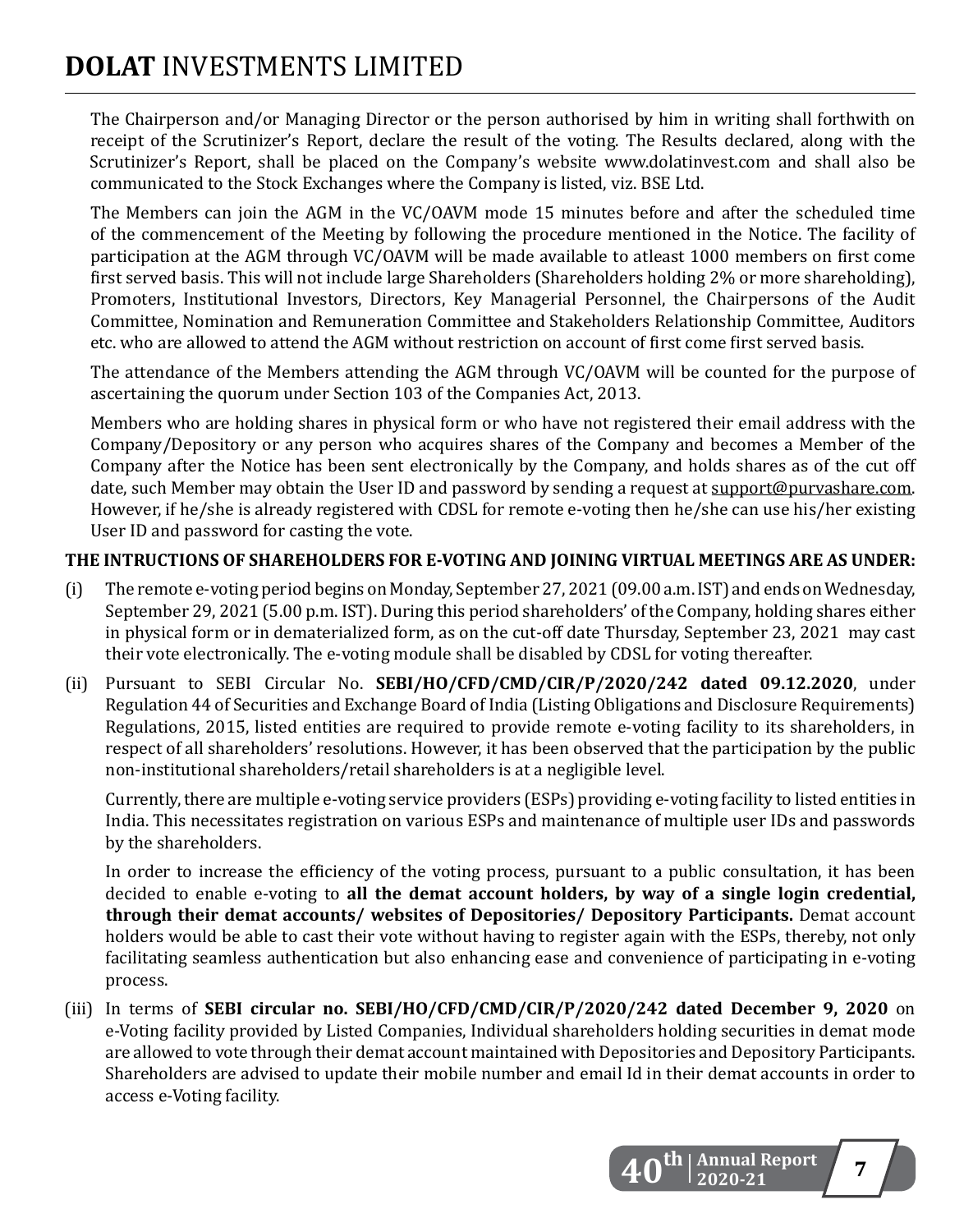Pursuant to abovesaid SEBI Circular, Login method for e-Voting and joining virtual meetings **for Individual shareholders holding securities in Demat mode CDSL/NSDL is given below:**

| Type of                                                                           | <b>Login Method</b>                                                                                                                                                                                                                                                                                                                                                                                                                                                                                                                                                                                                                                                                                                                                                                                                                                                                                                                                                                                                                                                                                                                                                                                                                                                                                                                                                                                                                                                                                                                                                                                                                                                                                                                                                                                                                                         |  |
|-----------------------------------------------------------------------------------|-------------------------------------------------------------------------------------------------------------------------------------------------------------------------------------------------------------------------------------------------------------------------------------------------------------------------------------------------------------------------------------------------------------------------------------------------------------------------------------------------------------------------------------------------------------------------------------------------------------------------------------------------------------------------------------------------------------------------------------------------------------------------------------------------------------------------------------------------------------------------------------------------------------------------------------------------------------------------------------------------------------------------------------------------------------------------------------------------------------------------------------------------------------------------------------------------------------------------------------------------------------------------------------------------------------------------------------------------------------------------------------------------------------------------------------------------------------------------------------------------------------------------------------------------------------------------------------------------------------------------------------------------------------------------------------------------------------------------------------------------------------------------------------------------------------------------------------------------------------|--|
| shareholders                                                                      |                                                                                                                                                                                                                                                                                                                                                                                                                                                                                                                                                                                                                                                                                                                                                                                                                                                                                                                                                                                                                                                                                                                                                                                                                                                                                                                                                                                                                                                                                                                                                                                                                                                                                                                                                                                                                                                             |  |
| Individual<br>Shareholders<br>holding<br>securities in<br>Demat mode<br>with CDSL | 1) Users who have opted for CDSL Easi / Easiest facility, can login through their existing<br>user id and password. Option will be made available to reach e-Voting page without<br>any further authentication. The URL for users to login to Easi / Easiest are https://<br>web.cdslindia.com/myeasi/home/login or visit www.cdslindia.com and click on<br>Login icon and select New System Myeasi.                                                                                                                                                                                                                                                                                                                                                                                                                                                                                                                                                                                                                                                                                                                                                                                                                                                                                                                                                                                                                                                                                                                                                                                                                                                                                                                                                                                                                                                        |  |
|                                                                                   | 2) After successful login the Easi / Easiest user will be able to see the e-Voting option for<br>eligible companies where the evoting is in progress as per the information provided<br>by company. On clicking the evoting option, the user will be able to see e-Voting page<br>of the e-Voting service provider for casting your vote during the remote e-Voting<br>period or joining virtual meeting & voting during the meeting. Additionally, there is<br>also links provided to access the system of all e-Voting Service Providers i.e. CDSL/<br>NSDL/KARVY/LINKINTIME, so that the user can visit the e-Voting service providers'<br>website directly.                                                                                                                                                                                                                                                                                                                                                                                                                                                                                                                                                                                                                                                                                                                                                                                                                                                                                                                                                                                                                                                                                                                                                                                             |  |
|                                                                                   | 3) If the user is not registered for Easi/Easiest, option to register is available at https://<br>web.cdslindia.com/myeasi/Registration/EasiRegistration                                                                                                                                                                                                                                                                                                                                                                                                                                                                                                                                                                                                                                                                                                                                                                                                                                                                                                                                                                                                                                                                                                                                                                                                                                                                                                                                                                                                                                                                                                                                                                                                                                                                                                    |  |
|                                                                                   | 4) Alternatively, the user can directly access e-Voting page by providing Demat Account<br>Number and PAN No. from a e-Voting link available on www.cdslindia.com home page<br>or click on https://evoting.cdslindia.com/Evoting/EvotingLogin The system will<br>authenticate the user by sending OTP on registered Mobile & Email as recorded in the<br>Demat Account. After successful authentication, user will be able to see the e-Voting<br>option where the evoting is in progress and also able to directly access the system of<br>all e-Voting Service Providers.                                                                                                                                                                                                                                                                                                                                                                                                                                                                                                                                                                                                                                                                                                                                                                                                                                                                                                                                                                                                                                                                                                                                                                                                                                                                                 |  |
| Individual<br>Shareholders<br>holding<br>securities in<br>demat mode<br>with NSDL | 1) If you are already registered for NSDL IDeAS facility, please visit the e-Services<br>website of NSDL. Open web browser by typing the following URL: https://eservices.<br>nsdl.com either on a Personal Computer or on a mobile. Once the home page of<br>e-Services is launched, click on the "Beneficial Owner" icon under "Login" which is<br>available under 'IDeAS' section. A new screen will open. You will have to enter your<br>User ID and Password. After successful authentication, you will be able to see e-Voting<br>services. Click on "Access to e-Voting" under e-Voting services and you will be able to<br>see e-Voting page. Click on company name or e-Voting service provider name and you<br>will be re-directed to e-Voting service provider website for casting your vote during<br>the remote e-Voting period or joining virtual meeting & voting during the meeting.<br>2) If the user is not registered for IDeAS e-Services, option to register is available at<br>https://eservices.nsdl.com. Select "Register Online for IDeAS "Portal or click<br>at<br>https://eservices.nsdl.com/SecureWeb/IdeasDirectReg.jsp<br>3) Visit the e-Voting website of NSDL. Open web browser by typing the following URL:<br>https://www.evoting.nsdl.com/either on a Personal Computer or on a mobile. Once<br>the home page of e-Voting system is launched, click on the icon "Login" which is<br>available under 'Shareholder/Member' section. A new screen will open. You will have<br>to enter your User ID (i.e. your sixteen digit demat account number hold with NSDL),<br>Password/OTP and a Verification Code as shown on the screen. After successful<br>authentication, you will be redirected to NSDL Depository site wherein you can see<br>e-Voting page. Click on company name or e-Voting service provider name and you |  |
|                                                                                   | will be redirected to e-Voting service provider website for casting your vote during<br>the remote e-Voting period or joining virtual meeting & voting during the meeting                                                                                                                                                                                                                                                                                                                                                                                                                                                                                                                                                                                                                                                                                                                                                                                                                                                                                                                                                                                                                                                                                                                                                                                                                                                                                                                                                                                                                                                                                                                                                                                                                                                                                   |  |

**<sup>8</sup> 40th Annual Report 2020-21**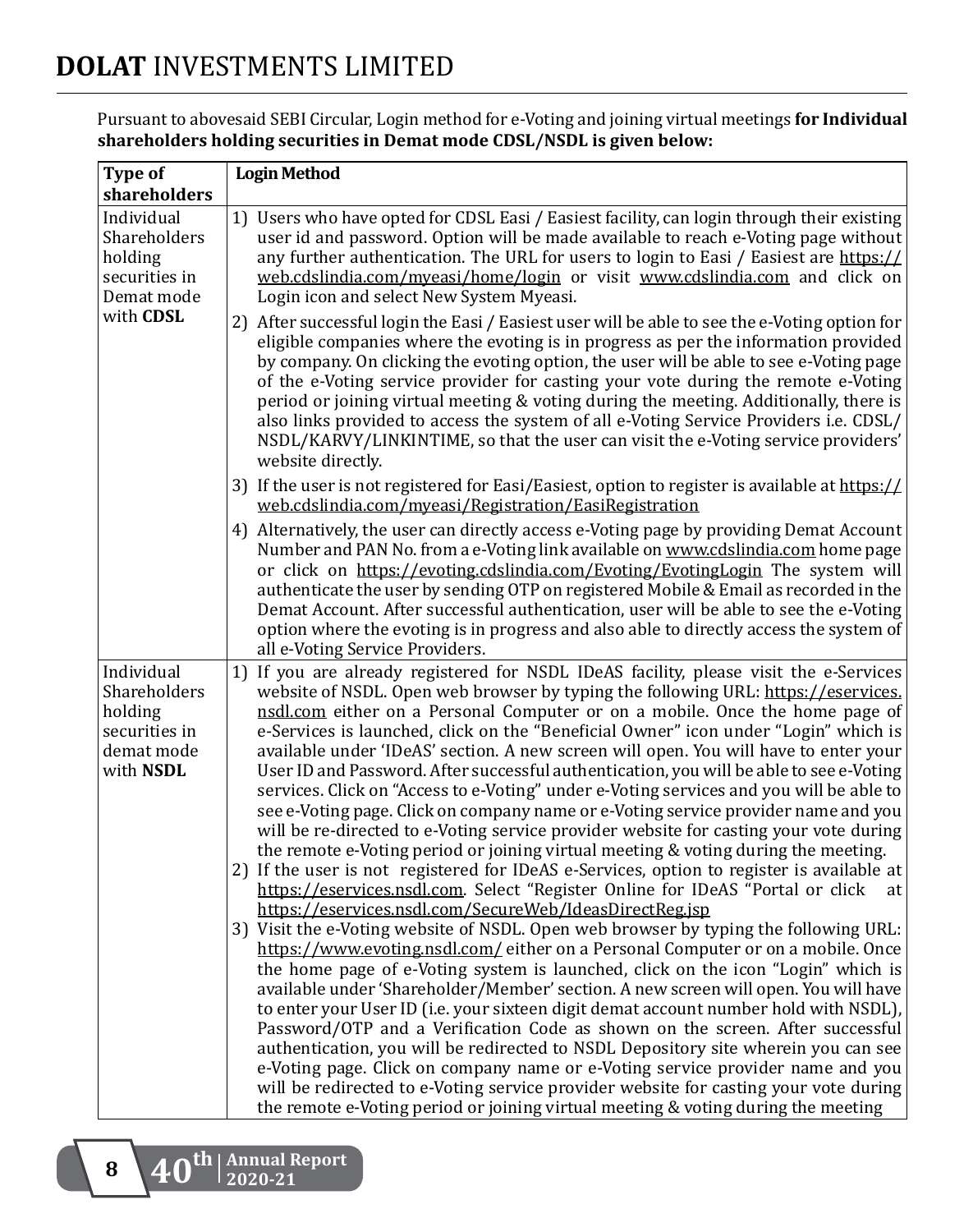| Individual                   | You can also login using the login credentials of your demat account through your           |
|------------------------------|---------------------------------------------------------------------------------------------|
| Shareholders                 | Depository Participant registered with NSDL/CDSL for e-Voting facility. After Successful    |
| (holding)                    | login, you will be able to see e-Voting option. Once you click on e-Voting option, you will |
| securities                   | be redirected to NSDL/CDSL Depository site after successful authentication, wherein you     |
| ∣in demat                    | can see e-Voting feature. Click on company name or e-Voting service provider name and       |
| mode) login<br>through their | you will be redirected to e-Voting service provider website for casting your vote during    |
| <b>Depository</b>            | the remote e-Voting period or joining virtual meeting & voting during the meeting.          |
| Participants                 |                                                                                             |

**Important note:** Members who are unable to retrieve User ID/ Password are advised to use Forget User ID and Forget Password option available at abovementioned website.

#### **Helpdesk for Individual Shareholders holding securities in demat mode for any technical issues related to login through Depository i.e. CDSL and NSDL**

| Login type                                                                   | Helpdesk details                                                                                                                                                                                 |
|------------------------------------------------------------------------------|--------------------------------------------------------------------------------------------------------------------------------------------------------------------------------------------------|
| <b>Individual Shareholders holding</b><br>securities in Demat mode with CDSL | Members facing any technical issue in login can contact CDSL<br>helpdesk by sending a request at helpdesk.evoting@cdslindia.<br>$\frac{1}{2}$ com or contact at 022-23058738 and 22-23058542-43. |
| Individual Shareholders holding<br>securities in Demat mode with NSDL        | Members facing any technical issue in login can contact NSDL<br>helpdesk by sending a request at evoting@nsdl.co.in or call at<br>toll free no.: 1800 1020 990 and 1800 22 44 30                 |

- (iv) Login method for e-Voting and joining virtual meetings for **Physical shareholders and shareholders other than individual holding in Demat form.**
	- 1 The shareholders should log on to the e-voting website www.evotingindia.com
	- 2 Click on "Shareholders" module.
	- 3 Now enter your User ID
		- a. For CDSL: 16 digits beneficiary ID,
		- b. For NSDL: 8 Character DP ID followed by 8 Digits Client ID,
		- c. Shareholders holding shares in Physical Form should enter Folio Number registered with the Company.
	- 4 Next enter the Image Verification as displayed and Click on Login.
	- 5 If you are holding shares in demat form and had logged on to www.evotingindia.com and voted on an earlier e-voting of any company, then your existing password is to be used.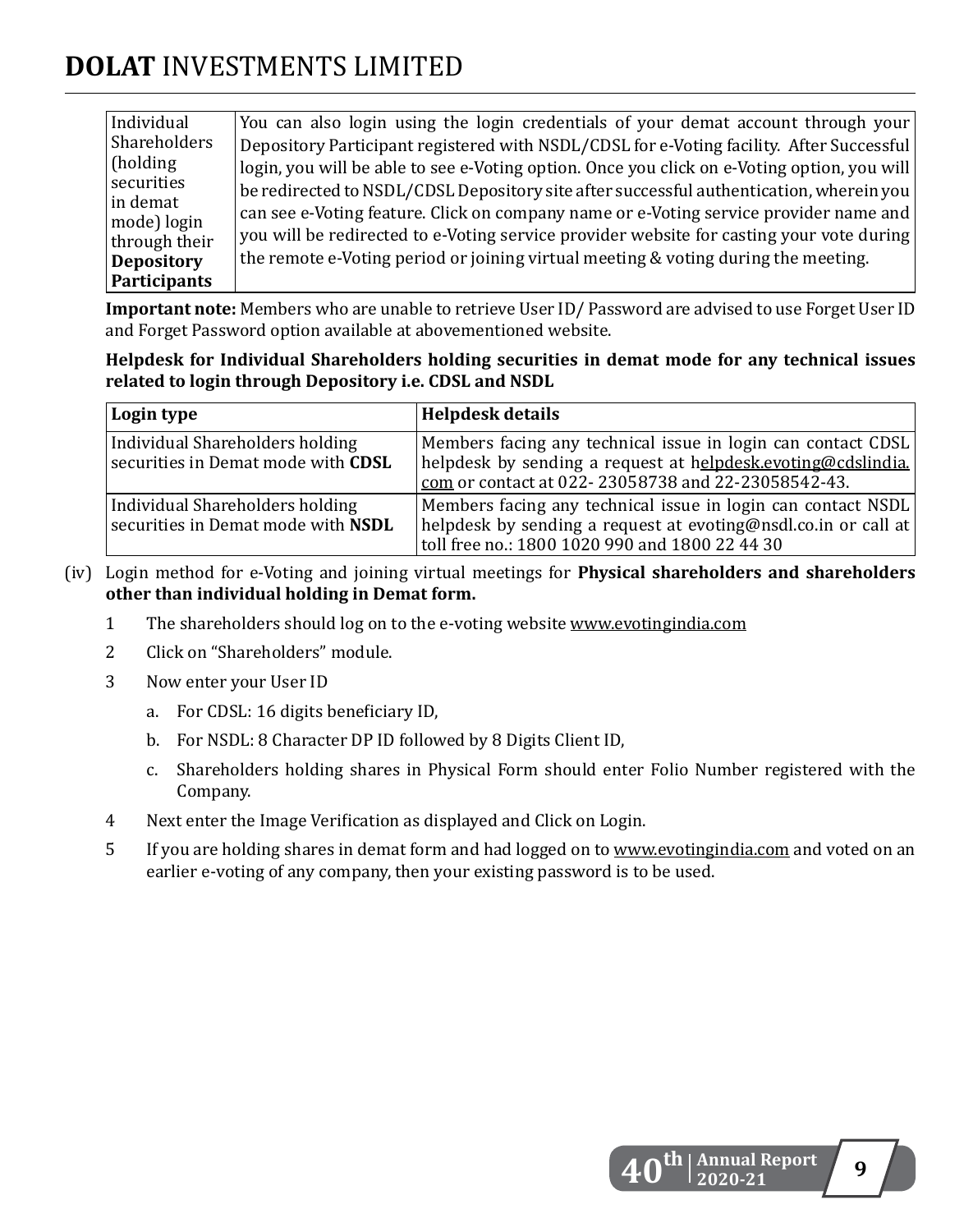|                                                                     | For Physical shareholders and other than individual shareholders holding shares in Demat                                                                                                                                                                                                                                                                                                                                                                                                                                                                                                                                                         |
|---------------------------------------------------------------------|--------------------------------------------------------------------------------------------------------------------------------------------------------------------------------------------------------------------------------------------------------------------------------------------------------------------------------------------------------------------------------------------------------------------------------------------------------------------------------------------------------------------------------------------------------------------------------------------------------------------------------------------------|
| <b>PAN</b>                                                          | Enter your 10 digit alpha-numeric *PAN issued by Income Tax Department (Applicable<br>for both demat shareholders as well as physical shareholders)<br>Members who have not updated their PAN with the Company/Depository Participant<br>are requested to use the first two letters of their name and the 8 digits of the sequence<br>number in the PAN field.<br>In case the sequence number is less than 8 digits enter the applicable number of 0's<br>before the number after the first two characters of the name in CAPITAL letters. Eg. If<br>your name is Ramesh Kumar with sequence number 1 then enter RA00000001 in the<br>PAN field. |
| Dividend<br><b>Bank Details</b><br><b>OR</b> Date of<br>Birth (DOB) | Enter the Dividend Bank Details or Date of Birth (in dd/mm/yyyy format) as recorded<br>$\bullet$<br>in your demat account or in the company records in order to login.<br>If both the details are not recorded with the depository or company, please enter the<br>member id / folio number in the Dividend Bank details field.                                                                                                                                                                                                                                                                                                                  |

6 If you are a first time user follow the steps given below:

- (v) After entering these details appropriately, click on "SUBMIT" tab.
- (vi) Shareholders holding shares in physical form will then directly reach the Company selection screen. However, shareholders holding shares in demat form will now reach 'Password Creation' menu wherein they are required to mandatorily enter their login password in the new password field. Kindly note that this password is to be also used by the demat holders for voting for resolutions of any other company on which they are eligible to vote, provided that company opts for e-voting through CDSL platform. It is strongly recommended not to share your password with any other person and take utmost care to keep your password confidential.
- (vii) For shareholders holding shares in physical form, the details can be used only for e-voting on the resolutions contained in this Notice.
- (viii) Click on the EVSN for the relevant <DOLAT INVESTMENTS LIMITED> on which you choose to vote.
- (ix) On the voting page, you will see "RESOLUTION DESCRIPTION" and against the same the option "YES/NO" for voting. Select the option YES or NO as desired. The option YES implies that you assent to the Resolution and option NO implies that you dissent to the Resolution.
- (x) Click on the "RESOLUTIONS FILE LINK" if you wish to view the entire Resolution details.
- (xi) After selecting the resolution, you have decided to vote on, click on "SUBMIT". A confirmation box will be displayed. If you wish to confirm your vote, click on "OK", else to change your vote, click on "CANCEL" and accordingly modify your vote.
- (xii) Once you "CONFIRM" your vote on the resolution, you will not be allowed to modify your vote.
- (xiii) You can also take a print of the votes cast by clicking on "Click here to print" option on the Voting page.
- (xiv) If a demat account holder has forgotten the login password then Enter the User ID and the image verification code and click on Forgot Password & enter the details as prompted by the system.

### **(xv) Additional Facility for Non – Individual Shareholders and Custodians –For Remote Voting only.**

- • Non-Individual shareholders (i.e. other than Individuals, HUF, NRI etc.) and Custodians are required to log on to www.evotingindia.com and register themselves in the "Corporates" module.
- • A scanned copy of the Registration Form bearing the stamp and sign of the entity should be emailed to helpdesk.evoting@cdslindia.com.

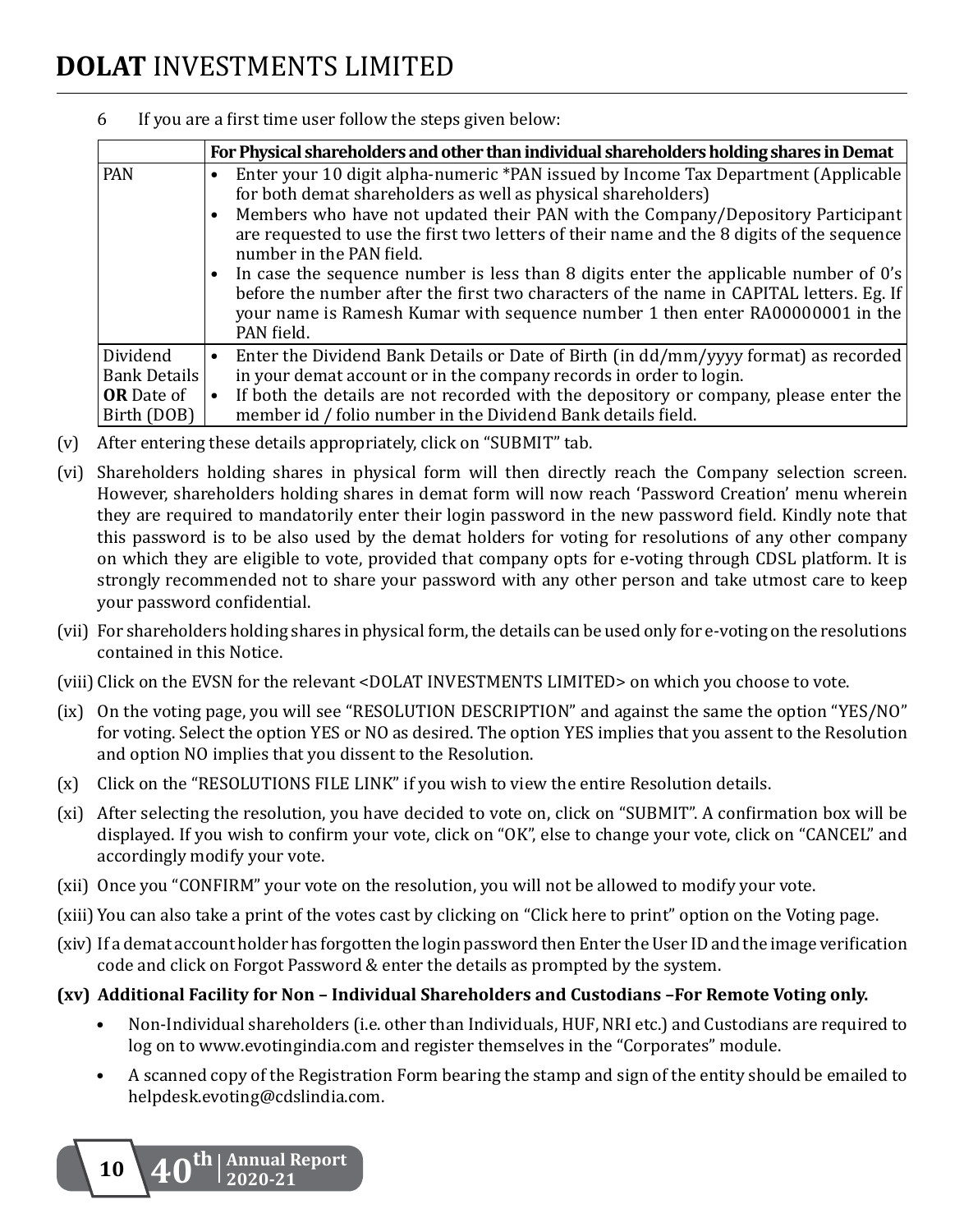- After receiving the login details a Compliance User should be created using the admin login and password. The Compliance User would be able to link the account(s) for which they wish to vote on.
- The list of accounts linked in the login should be mailed to helpdesk.evoting@cdslindia.com and on approval of the accounts they would be able to cast their vote.
- A scanned copy of the Board Resolution and Power of Attorney (POA) which they have issued in favour of the Custodian, if any, should be uploaded in PDF format in the system for the scrutinizer to verify the same.
- Alternatively Non Individual shareholders are required to send the relevant Board Resolution/ Authority letter etc. together with attested specimen signature of the duly authorized signatory who are authorized to vote, to the Scrutinizer and to the Company at the email address viz; post@dolatinvest. com, if they have voted from individual tab & not uploaded same in the CDSL e-voting system for the scrutinizer to verify the same.

### **PROCESS FOR THOSE SHAREHOLDERS WHOSE EMAIL ADDRESSES ARE NOT REGISTERED WITH THE DEPOSITORIES:**

- 1. For Physical shareholders- please provide necessary details like Folio No., Name of shareholder, scanned copy of the share certificate (front and back), PAN (self attested scanned copy of PAN card), AADHAR (self attested scanned copy of Aadhar Card) by email to support@purvashare.com or use the link https://www.purvashare.com/email-and-phone-updation/
- 2. For Demat shareholders -, Please update your email id & mobile no. with your respective Depository Participant (DP).
- 3. For Individual Demat shareholders Please update your email id  $&$  mobile no. with your respective Depository Participant (DP) which is mandatory while e-Voting & joining virtual meetings through Depository.

### **INSTRUCTIONS FOR SHAREHOLDERS ATTENDING THE AGM THROUGH VC/OAVM & E-VOTING DURING MEETING ARE AS UNDER:**

- 1. The procedure for attending meeting  $&e$  -Voting on the day of the AGM is same as the instructions mentioned above for e-voting.
- 2. The link for VC/OAVM to attend meeting will be available where the EVSN of Company will be displayed after successful login as per the instructions mentioned above for e-voting.
- 3. Shareholders who have voted through Remote e-Voting will be eligible to attend the meeting. However, they will not be eligible to vote at the AGM.
- 4. Shareholders are encouraged to join the Meeting through Laptops / IPads for better experience.
- 5. Further shareholders will be required to allow Camera and use Internet with a good speed to avoid any disturbance during the meeting.
- 6. Please note that Participants Connecting from Mobile Devices or Tablets or through Laptop connecting via Mobile Hotspot may experience Audio/Video loss due to Fluctuation in their respective network. It is therefore recommended to use Stable Wi-Fi or LAN Connection to mitigate any kind of aforesaid glitches.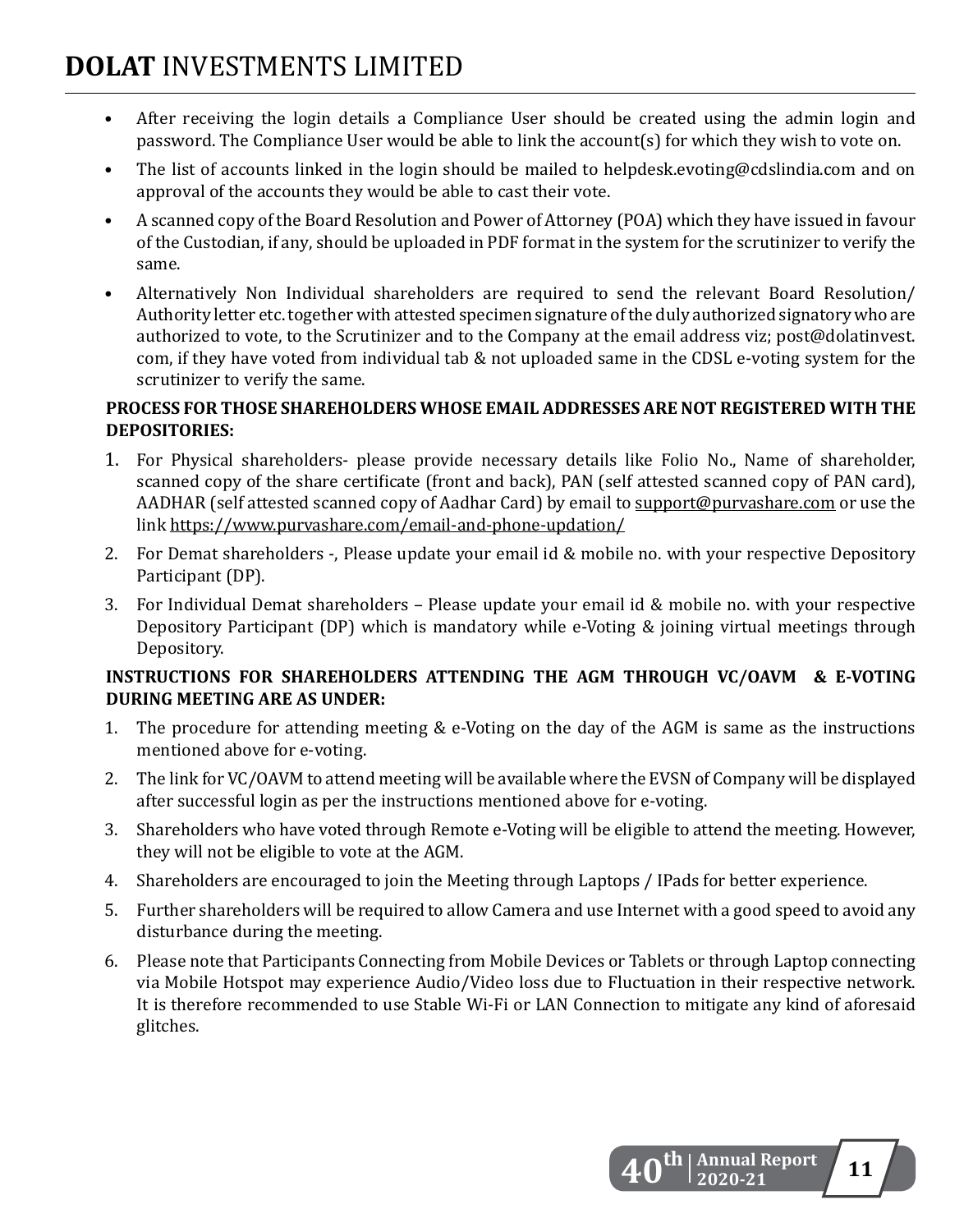- 7. For ease of conduct, members who would like to ask questions may send their questions in advance atleast (7) days before AGM mentioning their name, demat account number / folio number, email id, mobile number at post@dolatinvest.com and may register themselves as a speaker in advance atleast (7) days before AGM mentioning their name, demat account number / folio number, email id, mobile number at post@dolatinvest.com. Those Members who have registered themselves as a speaker will only be allowed to express their views/ask questions during the AGM.
- 8. Only those shareholders, who are present in the AGM through VC/OAVM facility and have not casted their vote on the Resolutions through remote e-Voting and are otherwise not barred from doing so, shall be eligible to vote through e-Voting system available during the AGM.
- 9. If any Votes are cast by the shareholders through the e-voting available during the AGM and if the same shareholders have not participated in the meeting through VC/OAVM facility , then the votes cast by such shareholders shall be considered invalid as the facility of e-voting during the meeting is available only to the shareholders attending the meeting.

#### **Other Instructions**

- If you have any queries or issues regarding attending AGM & e-Voting from the CDSL e-Voting System, you can write an email to helpdesk.evoting@cdslindia.com or contact at 022- 23058738 and 022- 23058542/43.
- • All grievances connected with the facility for voting by electronic means may be addressed to Mr. Rakesh Dalvi, Sr. Manager, (CDSL, ) Central Depository Services (India) Limited, A Wing, 25th Floor, Marathon Futurex, Mafatlal Mill Compounds, N M Joshi Marg, Lower Parel (East), Mumbai - 400013 or send an email to helpdesk.evoting@cdslindia.com or call on 022-23058542/43.

**Somnath, Daman, Daman & Diu 396210 CIN: L67100DD1983PLC004760 Email: post@dolatinvest.com Website:www.dolatinvest.com**

**Registered Office: By the Order of the Board of Directors Office No. 141, Center Point For Dolat Investments Limited**

**Place:** Mumbai **Sandeepkumar G. Bhanushali**<br> **Date:** August 12, 2021 **Company Secretary & Compliance Officer Company Secretary & Compliance Officer** 

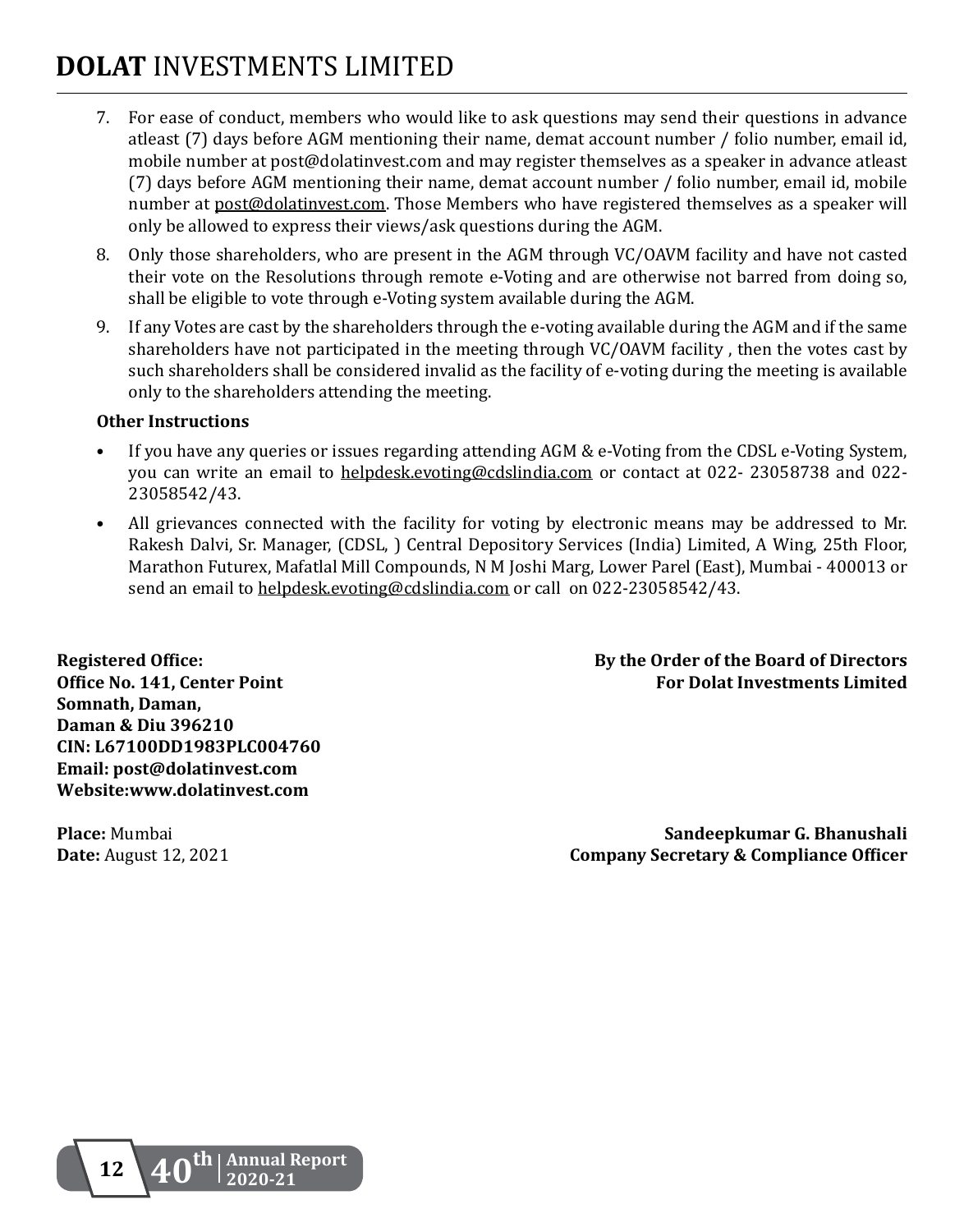## **Explanatory Statement**

As required by Section 102 of the Companies Act, 2013 ("Act"), the following explanatory statement sets out all material facts relating to the business mentioned under Item Nos. 4 and 5 of the accompanying Notice:

#### **Item 4**

Pursuant to Regulation 23 of Securities and Exchange Board of India (Listing Obligations and Disclosure Requirements) Regulations, 2015, has prescribed seeking of shareholders' approval for material related party transactions.

The Company has entered into following material related party transactions with the related partIes during the year under review: 

 $\bar{z}$ In Lakhs

| Name of party                                | Relationship                                                                                          | <b>Nature of transactions</b> | <b>Transaction value</b><br>for the period ended |
|----------------------------------------------|-------------------------------------------------------------------------------------------------------|-------------------------------|--------------------------------------------------|
|                                              |                                                                                                       |                               | 31st March, 2021                                 |
| <b>NIRSHILP</b>                              | Entity on which one or more KMP<br>and/or their relative(s) have a<br>significant influence / control | Loan Taken                    | 3,87,431.11                                      |
| <b>COMMODITIES AND</b>                       |                                                                                                       | Loan repaid                   | 3,87,431.11                                      |
| TRADING PRIVATE<br><b>LIMITED</b>            |                                                                                                       | Interest expense on loan      | 1,501.90                                         |
| L C RAHEJA FOREX                             | Entity on which one or more KMP                                                                       | Loan Taken                    | 11,146.62                                        |
| PRIVATE LIMITED                              | and/or their relative(s) have a<br>significant influence / control                                    | Loan repaid                   | 3,996.62                                         |
|                                              |                                                                                                       | Interest expense on loan      | 207.39                                           |
| <b>SHAILESH SHAH</b>                         | Entity on which one or more KMP                                                                       | Loan Taken                    | 3,151.00                                         |
| <b>SECURITIES PRIVATE</b>                    | and/or their relative(s) have a                                                                       | Loan repaid                   | 3,151.00                                         |
| <b>LIMITED</b>                               | significant influence / control                                                                       | Interest expense on loan      | 47.53                                            |
| PURVAG                                       | Entity on which one or more KMP                                                                       | Loan Taken                    | 10,527.54                                        |
| <b>COMMODITIES &amp;</b>                     | and/or their relative(s) have a                                                                       | Loan repaid                   | $\overline{9,}272.50$                            |
| <b>DERIVATIVES PRIVATE</b><br><b>LIMITED</b> | significant influence / control                                                                       | Interest expense on loan      | 102.82                                           |
|                                              | <b>JIGAR COMMODITIES &amp; Entity on which one or more KMP</b>                                        | Loan Taken                    | 5,702.56                                         |
| <b>DERIVATIVES PRIVATE</b>                   | and/or their relative(s) have a<br>significant influence / control                                    | Loan repaid                   | 3,650.00                                         |
| <b>LIMITED</b>                               |                                                                                                       | Interest expense on loan      | 77.79                                            |
| <b>DOLAT CAPITAL</b>                         | Entity on which one or more KMP                                                                       | Loan Taken                    | 1,12,870.00                                      |
| <b>MARKET PRIVATE</b>                        | and/or their relative(s) have a<br>significant influence / control                                    | Loan repaid                   | 1,12,870.00                                      |
| <b>LIMITED</b>                               |                                                                                                       | Interest expense on loan      | 129.56                                           |
|                                              |                                                                                                       | Reimbursement of expense      | 7.18                                             |
| <b>NIRPAN SECURITIES</b>                     | Entity on which one or more KMP                                                                       | Loan repaid                   | 55,412.40                                        |
| PRIVATE LIMITED                              | and/or their relative(s) have a<br>significant influence / control                                    | Loan Taken                    | 55,412.40                                        |
|                                              |                                                                                                       | Interest expense on loan      | 35.96                                            |
|                                              |                                                                                                       | Brokerage paid                | 0.003                                            |

**Rationale for the transaction** - The Company has taken & repaid the loans on short term basis and as per requirement basis and payment of interest is at the competitive rate.

As per Regulation 23 of Securities and Exchange Board of India (Listing Obligations and Disclosure Requirements) Regulations, 2015, related parties of the Company shall abstain from voting on said resolution.

The Board of Directors recommends the above resolution for your approval.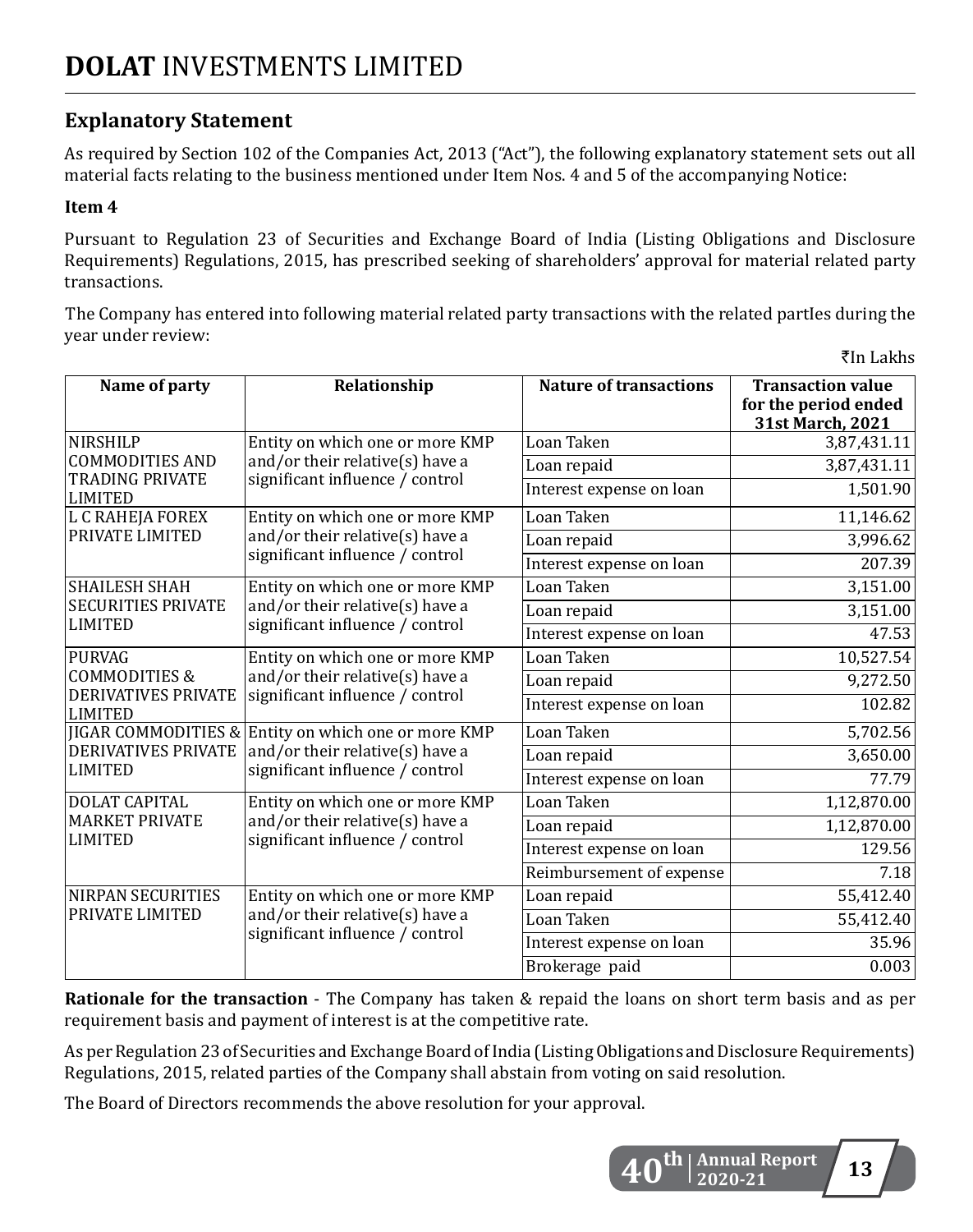Except Mr. Pankaj D. Shah, Mr. Shailesh D. Shah Mrs. Neha P. Shah and Mr. Vaibhav P. Shah and their relatives, none of the other Directors or key managerial personnel or their relatives is, in anyway, concerned or interested in the said resolution.

#### **Item 5**

The Members may note that the Board of Directors of the Company at its meeting held on August 12, 2021 had approved the proposal for change of name of the Company from 'DOLAT INVESTMENTS LIMITED' to 'DOLAT ALGOTECH LIMITED' or 'DOLAT ALGOTECH TRADERS LIMITED', subject to the approval of Central Government, the Members of the Company and other relevant Statutory and Regulatory authorities.

The Members may note that, as company uses Algo technology in its day to day trading business, we would like our name to reflect our competency and deep expertise in use of technology. To this effect, we propose to change of name of the Company from 'DOLAT INVESTMENTS LIMITED' to 'DOLAT ALGOTECH LIMITED' or 'DOLAT ALGOTECH TRADERS LIMITED' or such other name as may be approved by Registrar of the companies or concerned authority.

The provisions of the Companies Act, 2013 and rules made thereunder requires the Company to obtain approval of Members by a Special Resolution for effecting change in the Company name to 'DOLAT ALGOTECH LIMITED' or 'DOLAT ALGOTECHTRADERS LIMITED' or such other name as may be approved by Registrar ofthe companies or concerned authority and consequential alteration in the Memorandum and the Articles of Association.

The proposed change of name of the Company would not result in change of the legal status or constitution or operations or activities of the Company, nor would it affect any rights or obligations of the Company or the Members / stakeholders and would be subject to approval of Ministry of Corporate Affairs.

The Board recommends the Special Resolution as set out at Item No. 5 of this Notice, for the approval of the Members.

None of the Directors/Key Managerial Personnel of the Company/their relatives are, in any way, concerned or interested, financially or otherwise, in the said resolution set out at in this Notice.

**Somnath, Daman, Daman & Diu 396210 CIN: L67100DD1983PLC004760 Email: post@dolatinvest.com Website:www.dolatinvest.com**

**Registered Office: By the Order of the Board of Directors Office No. 141, Center Point For Dolat Investments Limited**

**Place:** Mumbai **Sandeepkumar G. Bhanushali**<br> **Date:** August 12, 2021 **Company Secretary & Compliance Officer Company Secretary & Compliance Officer**